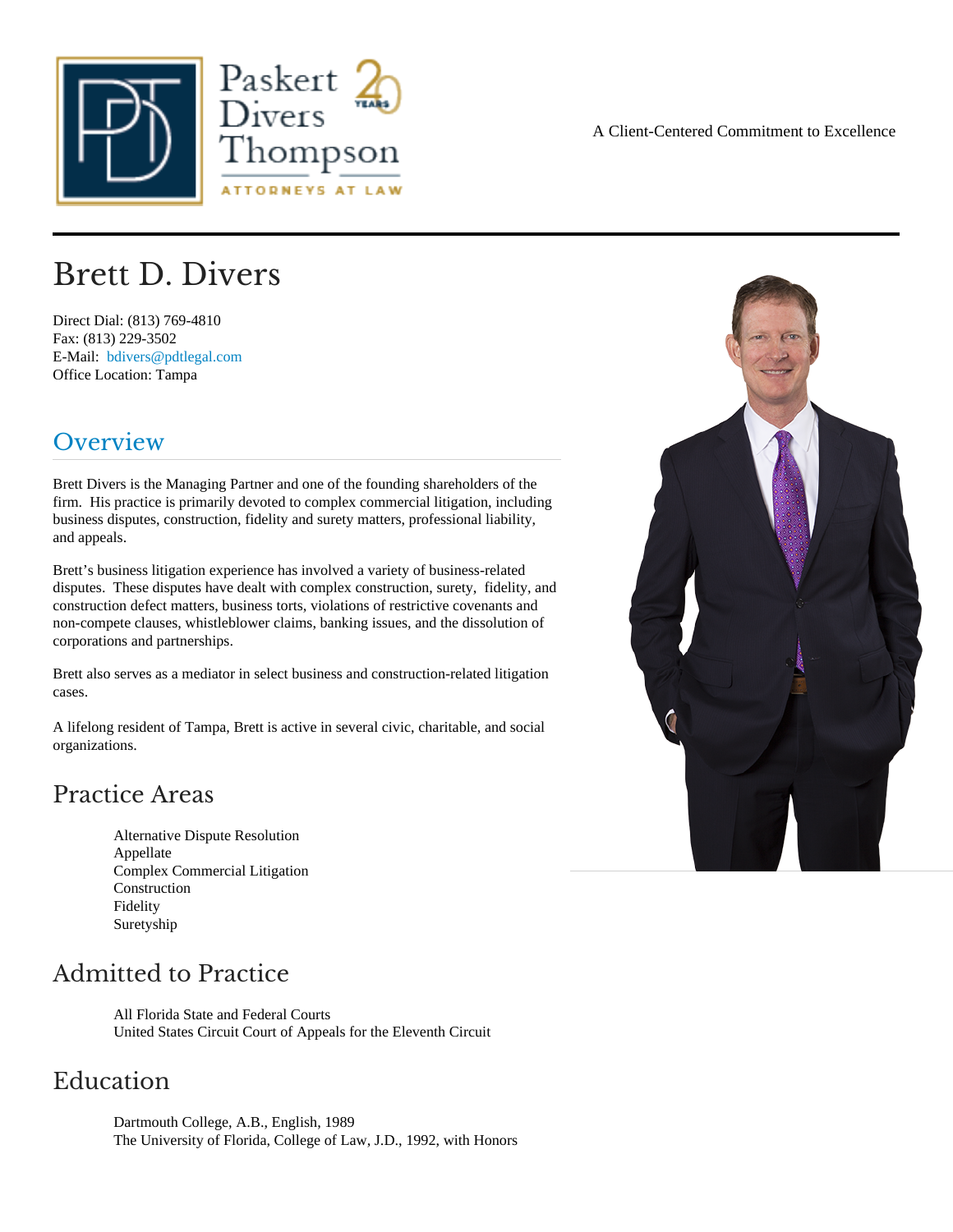# Professional, Trade, and Philanthropic Affiliations

American Bar Association Tort and Insurance Practice Section Fidelity and Surety Law Committee Chair (2018 - 2019) Secretary (2015 - 2019) Vice-Chair (2002 - 2014) Litigation Section Forum on the Construction Industry The Florida Bar Trial Lawyers Section The Fidelity Law Association Advisor The Hillsborough County Bar Foundation Director (2019 - 2022) The Hillsborough County Bar Association Trial Lawyers Section Construction Law Section National Bond Claims Association Gulfcoast Fidelity and Surety Institute Dartmouth Lawyers Association

# Selected Honors & Recognitions

Best Lawyers in America: Commercial Litigation, Construction Law, Insurance Law, and Litigation - Construction (since 2016) Lawyer of the Year - Construction Litigation (2019) Florida Trend's "Florida Legal Elite" (since 2004) Selected to the Hall of Fame in 2013 Law & Politics – SuperLawyers (since 2006) American Lawyer Media and Martindale Hubbell 2015 Top Rated Litigator Martindale-Hubbell, AV Rated "Top Construction Lawyer," Tampa Magazine (2016) Repeatedly named as one of "Tampa's Top Rated Lawyers" by Legal Leaders Magazine American Bar Foundation, Fellow Berkeley Preparatory School Alumni Achievement Award Recipient (2012)

# Publications & Speaking

# Selected Publications

The Surety's Rx for COVID-19: Are you Ready? (Webinar, May 2020).

Chapter 6, "The Surety's Recourse Against Its Principal and Indemnitor," in Managing and Litigation the Complex Surety Case, (3d Ed. 2018).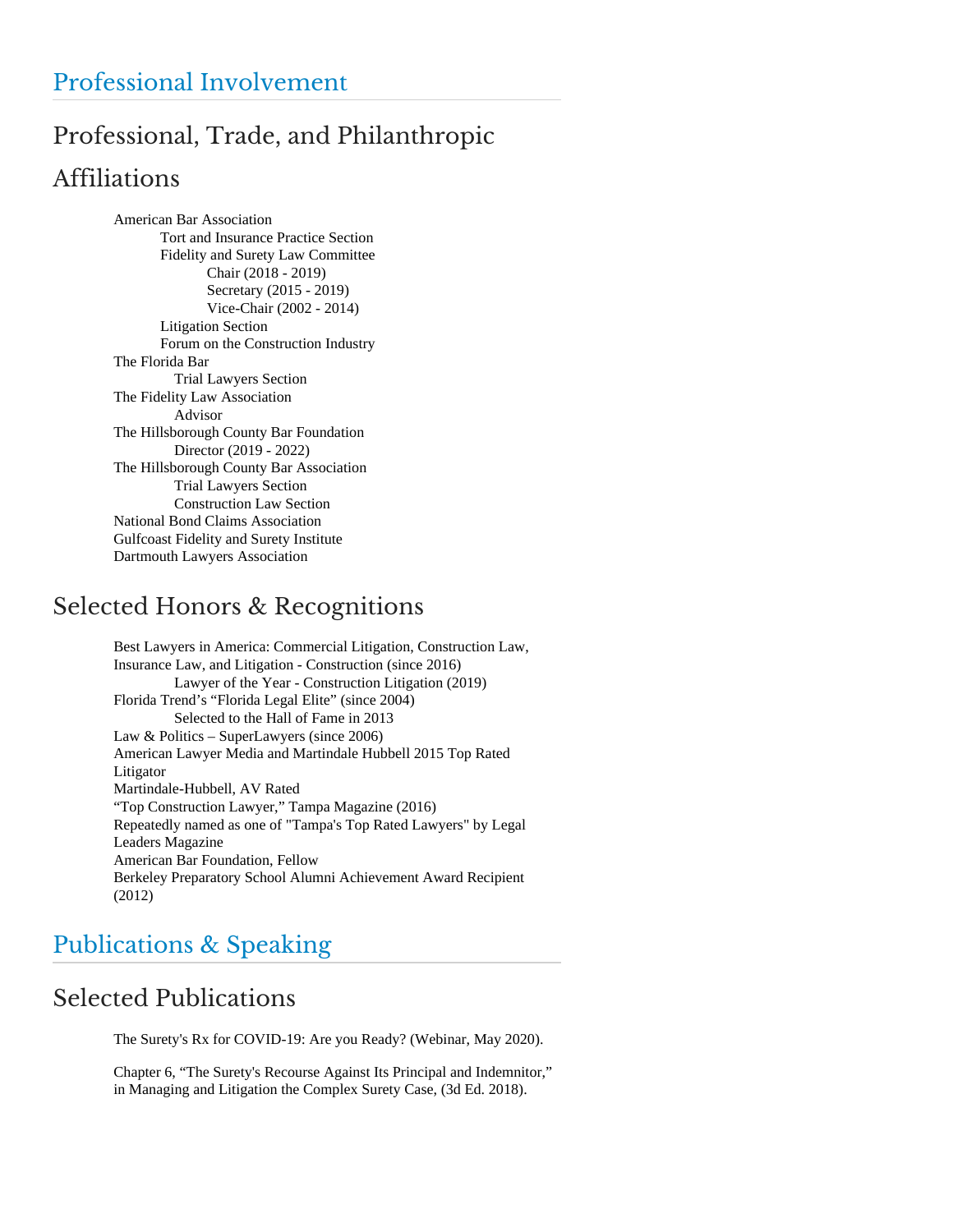Chapter 3, "The Rights to Which the Contract Bond Surety is Subrogated," in The Contract Bond Surety's Subrogation Rights (2013).

Co-Author, Chapter 2, "Who is Entitled to Recover," in The Law of Payment Bonds (2d Ed. 2011).

Co-Author, Chapter VII, "The Indemnity Agreement and the Handling of Surety Claims," in The Surety's Indemnity Agreement (2d Ed. 2008).

### Selected Speaking Engagements

"The Fountain of Death? Enforcing the Collateral Security Clause after *Great American Ins. Co. v Fountain Eng'g, Inc*.," Gulfcoast Fidelity & Surety Institute, Annual Conference, June, 2016 (Boca Grande, FL).

"Ethical Considerations When the Insurer Finds Itself on Both Sides of a Dispute," ABA/TIPS Spring Meeting Panel Moderator, May, 2016 (Atlanta GA).

"Takeover: From Default through Project Completion," Fidelity and Surety Law Committee Program Co-Chair, May, 2016 (Palm Springs, CA).

"Changes to Bond Forms, Admissibility and Reformation," Fidelity and Surety Law Committee's Mid-Winter Meeting, January, 2015 (New York, NY).

"The Rights to Which the Contract Bond Surety is Subrogated," Fidelity and Surety Law Committee's Spring Meeting, May, 2013 (Orlando, FL).

"Commercial Crime in the 21<sup>st</sup> Century: From Inception through Salvage," Program Co-Chair, Fidelity and Surety Law Committee's Mid-Winter Meeting, January, 2013 (New York, NY).

"Who is Entitled to Recover?," Fidelity and Surety Law Committee's Spring Meeting June, 2011 (Lake Geneva, WI).

"The Indemnity Agreement and the Handling of Surety Claims," Fidelity and Surety Law Committee's Spring Meeting May, 2008 (Kansas City, MO).

Frequent author and/or speaker regarding current topics affecting the construction and surety industries.

## **Community**

## Community Involvement

The Tampa Banking Company, and the Bank of Tampa Board of Directors (2017 to present) Berkeley Preparatory School Board of Trustees (1999 to 2013; 2015 to 2018) Chairman (2009-2011) Alumni Association President (1999-2001) The University Club of Tampa